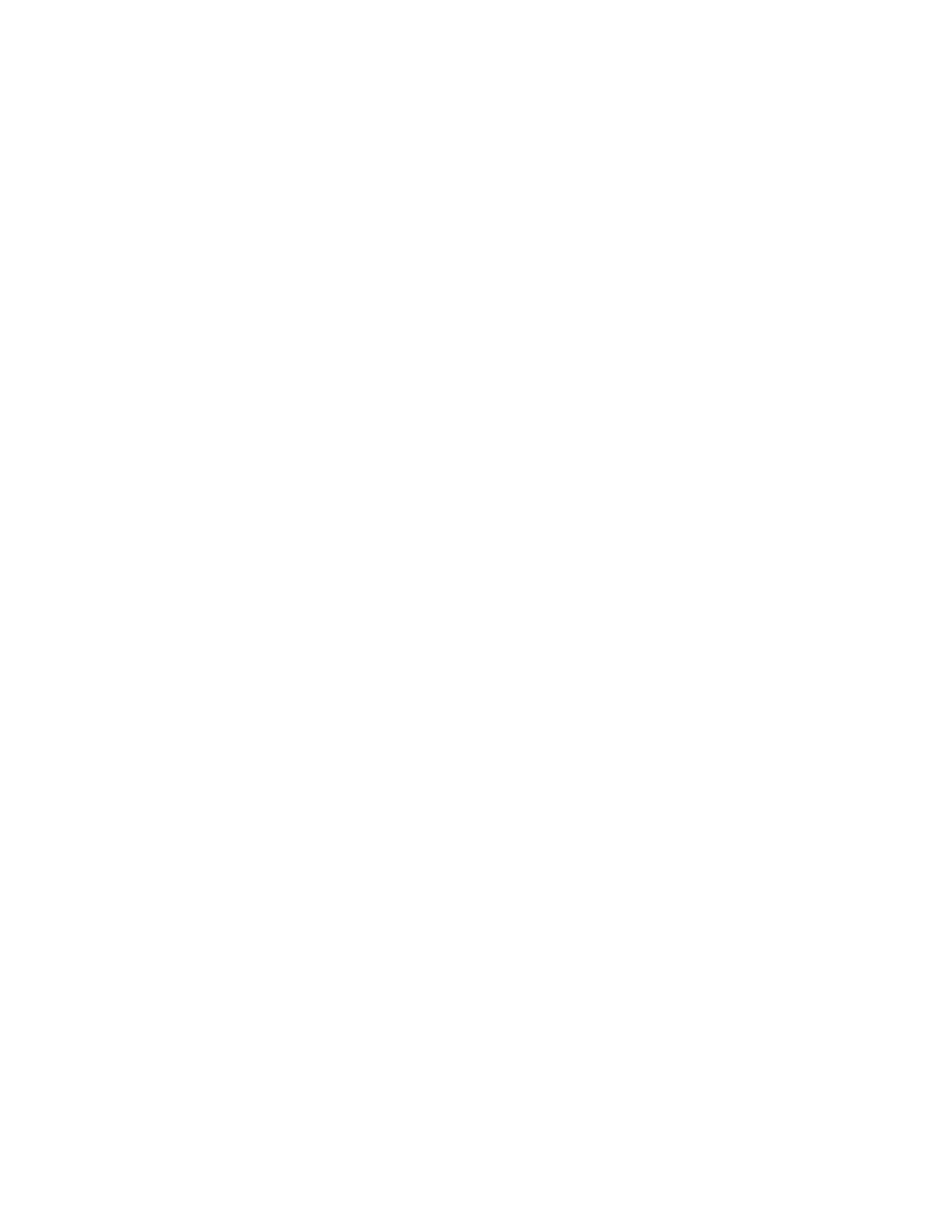## VIRGINIA

# 305(b)/303(d)

## WATER QUALITY INTEGRATED REPORT

to

## CONGRESS and the EPA ADMINISTRATOR

for the

## PERIOD

January 1, 2000 to December 31, 2004





Richmond, Virginia September 2006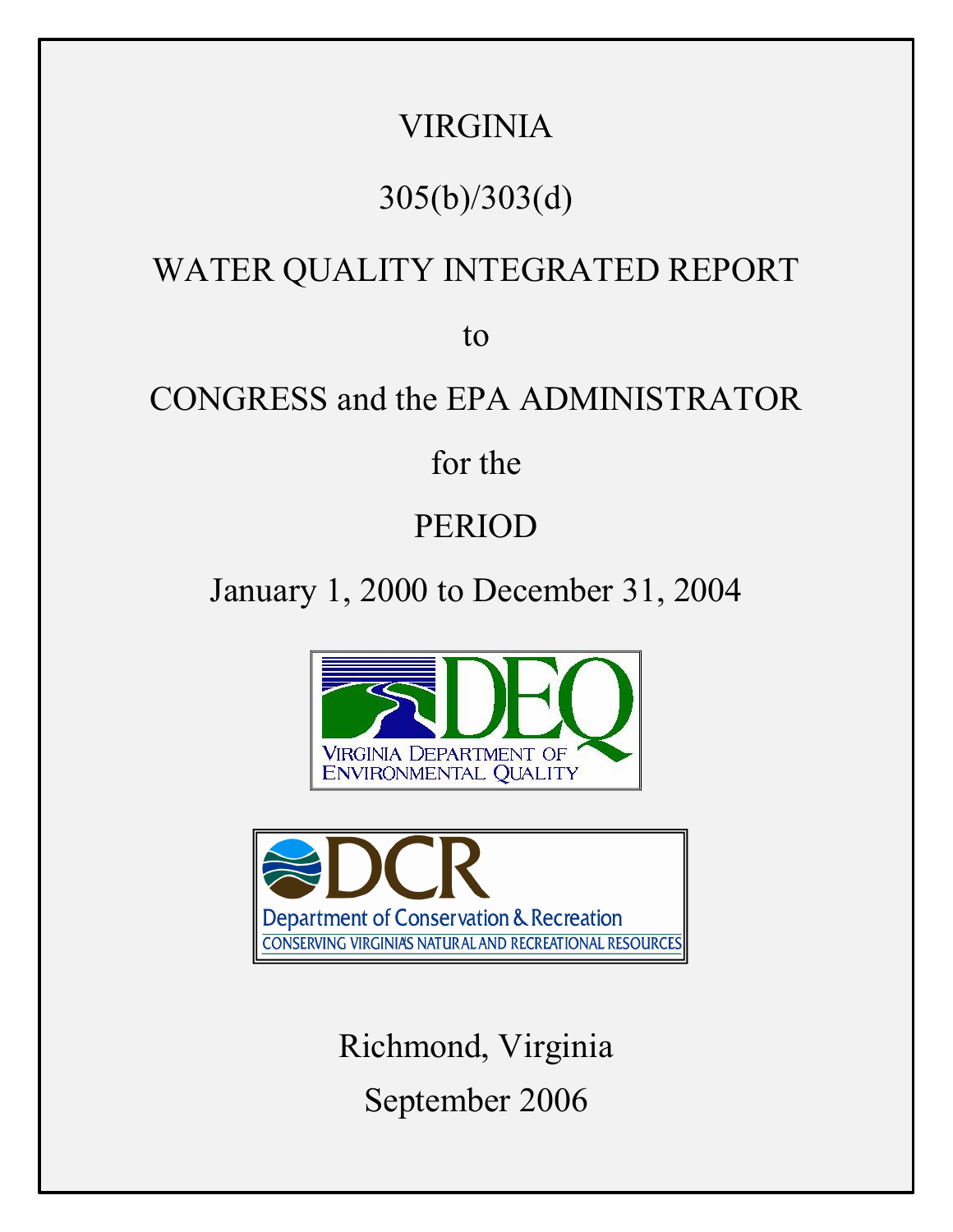#### **2006 Water Quality Assessment 305(b)/303(d) Integrated Report**

#### **TABLE OF CONTENTS**

- i Acknowledgements
- ii-iii List of Figures
- iv-vi List of Tables
- vii-viii Introduction
- **Part I EXECUTIVE SUMMARY**

#### **Part II SURFACE WATER MONITORING AND ASSESSMENT**

- Chapter 2.1 Surface Water Monitoring Program
- Chapter 2.2 Assessment Methodology
- Chapter 2.3 Monitoring Strategy Revision Process and Timeline
- Chapter 2.4 Twenty-Year Trend Analyses 1985 2004

#### **Part III RESULTS OF 2006 WATER QUALITY ASSESSMENT**

- Chapter 3.1 Water Quality Assessment Summary
- Chapter 3.2 Individual River Basin Assessment Summary
- Chapter 3.3 Integrated List of All Waters in Virginia
- Chapter 3.3a List of Category 5 Impaired Waters
- Chapter 3.3b Supplemental List of Category 5 Waters Newly Impaired in 2006
- Chapter 3.3c List of Category 4A Impaired Waters
- Chapter 3.3d List of Category 4C Impaired Waters
- Chapter 3.4 Water Quality Based Limited Sources Category 4B and 5E Waters
- Chapter 3.4a Category 4B and 5E Waters Approved for Delisting since 2004 Report
- Chapter 3.5 Other Waters Identified for Delisting since 2004 Report
- Chapter 3.5a Waters Delisted Due to Removal of Designated Use
- **Part IV NONPOINT SOURCE ASSESSMENT**
- **Part V GROUNDWATER ASSESSMENT**
- **Part VI STATE BACKGROUND INFORMATION AND WATER QUALITY PROGRAM DESCRIPTIONS**